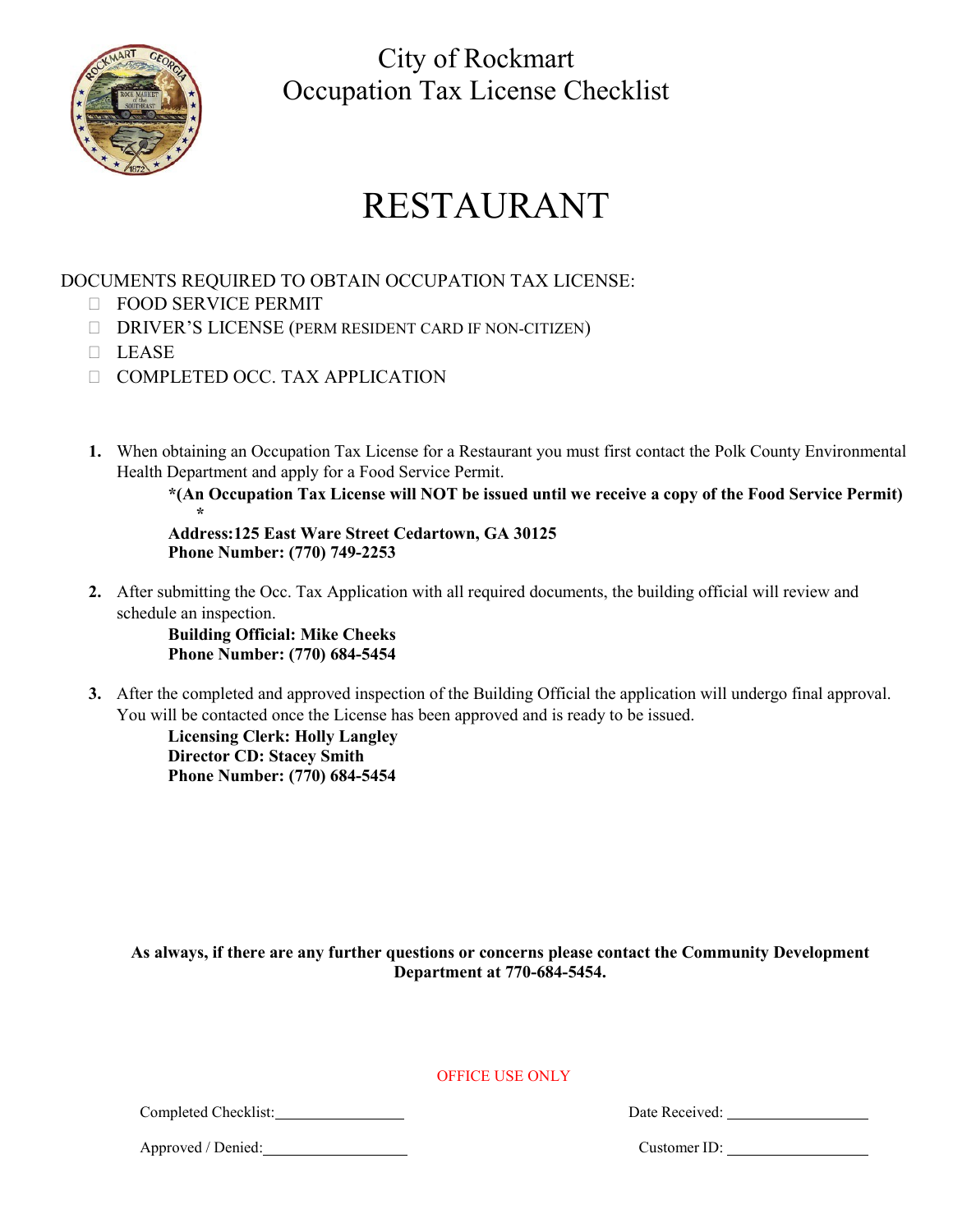|                                                                                         | Customer ID: 2000                                                                                                                                                                                                                                                                                                               |
|-----------------------------------------------------------------------------------------|---------------------------------------------------------------------------------------------------------------------------------------------------------------------------------------------------------------------------------------------------------------------------------------------------------------------------------|
|                                                                                         | Year:                                                                                                                                                                                                                                                                                                                           |
|                                                                                         | <b>City of Rockmart</b><br><b>Registration for Annual</b><br><b>Occupation Tax</b>                                                                                                                                                                                                                                              |
| Name of Business                                                                        | Sales Tax #                                                                                                                                                                                                                                                                                                                     |
| Address of Business                                                                     | Federal ID# OR SSN                                                                                                                                                                                                                                                                                                              |
| Type of Business                                                                        | Phone Number                                                                                                                                                                                                                                                                                                                    |
| Mailing Address                                                                         | (Anticipated Opening Date)                                                                                                                                                                                                                                                                                                      |
| Email Address                                                                           |                                                                                                                                                                                                                                                                                                                                 |
| Individual () Partnership ()                                                            | Corporation ()<br>$()$ LLC.                                                                                                                                                                                                                                                                                                     |
| Name of Owners, Partners, or Officers of Corporation                                    |                                                                                                                                                                                                                                                                                                                                 |
| Name                                                                                    | Title                                                                                                                                                                                                                                                                                                                           |
| Name                                                                                    | Title                                                                                                                                                                                                                                                                                                                           |
| Name                                                                                    | Title                                                                                                                                                                                                                                                                                                                           |
| Number of Hours Considered a Work Week                                                  |                                                                                                                                                                                                                                                                                                                                 |
| Number of Full Time Employees                                                           | $Part - Time$<br>$(20$ hours or less)                                                                                                                                                                                                                                                                                           |
| officers who are active in the business):                                               | Note any unusual configurations of employees and their time worked (include owners, partners, and                                                                                                                                                                                                                               |
| If applicable, please attach a copy of any required certifications and state licenses.  |                                                                                                                                                                                                                                                                                                                                 |
|                                                                                         | Please Note: The City has a sign ordinance and a permit must be issued before any signage installed.                                                                                                                                                                                                                            |
| revocation of business license.                                                         | Within 24 hours of opening and periodically; the City of Rockmart may inspect premises to ensure compliance<br>with public safety regulations, local, state, and federal laws. Failure to comply with regulations may result in<br>It is unlawful to conduct a business within the City of Rockmart without a business license. |
| Signature acknowledges agreement to comply with all ordinances of the City of Rockmart. | I certify that the information given above as a basis for taxation is true and correct to the best of my knowledge.                                                                                                                                                                                                             |
| Signature                                                                               | Title<br>Date                                                                                                                                                                                                                                                                                                                   |
| OFFICE USE ONLY:                                                                        |                                                                                                                                                                                                                                                                                                                                 |
|                                                                                         | City of Rockmart Approval City Clerk Zoning Building Building                                                                                                                                                                                                                                                                   |
| Life Safety_____________State Licensing Required _______________________________        |                                                                                                                                                                                                                                                                                                                                 |

**Please attach a copy of a Photo Identification Card and Social Security Card or equivalent when submitting.**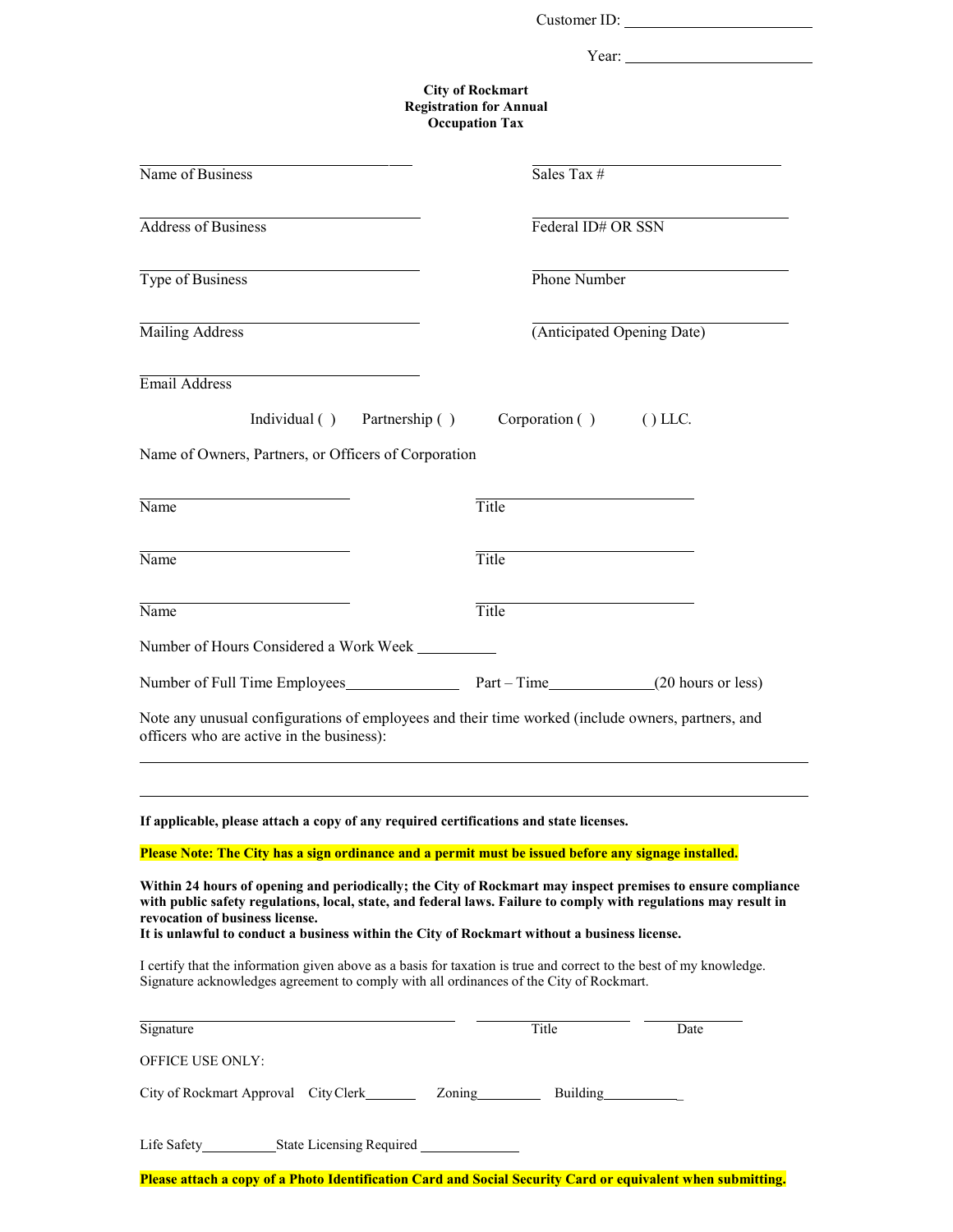Customer ID:

Year: University of the set of the set of the set of the set of the set of the set of the set of the set of the set of the set of the set of the set of the set of the set of the set of the set of the set of the set of the

#### **Private Employer Affidavit Pursuant to O.C.G.A. § 36-60-6(d)**

By executing this affidavit under oath, as an applicant for  $a(n)$ 

Occupation Tax [*business license, occupational tax certificate, or other document required to operate a business*] as referenced in O.C.G.A. § 36-60-6(d), from

City of Rockmart [*name of county or municipal corporation*], the undersigned applicant representing the private employer known as

[*printed name of private employer*] verifies one of the following with respect to my application for the above-mentioned document:

#### **1. Fill out this section if the current date is on or before June 30, 2013.**

(a) \_ On January 1st of the below signed year the individual, firm, or corporation employed one hundred (100) or more employees.

(b) On January 1st of the below signed year the individual, firm, or corporation employed less than one hundred (100) employees.

*If the employer selected 1(a) please fill out Section 3 below.*

#### **2. Fill out this section if the current date is after July 1, 2013.**

(a) \_ On January 1st of the below signed year the individual, firm, or corporation employed more than ten (10) employees.

(b) On January 1st of the below signed year the individual, firm, or corporation employed less than ten (10) employees.

*If the employer selected 2(a) please fill out Section 3 below.*

**3. The employer has registered with and utilizes the federal work authorization program in accordance with the applicable provisions and deadlines established in O.C.G.A. § 36-60-6(a). The undersigned private employer also attests that its federal work authorization user identification number and date of authorization are as listed below:**

Federal Work Authorization User Identification Number (E-VERIFY NUMBER)

Date of Authorization

---------------------------------------------------------------------------------------------------------------------------

In making the above representation under oath, I understand that any person who knowingly and willfully makes a false, fictitious, or fraudulent statement or representation in an affidavit shall be guilty of a violation of O.C.G.A. § 16-10-20, and face criminal penalties allowed by such statute.

Executed on the date of  $\frac{201 \text{ in}}{100}$ ,  $\frac{201 \text{ in}}{100}$  (city), (state)

Signature of Authorized Officer or Agent

Printed Name of and Title of Authorized Officer or Agent

SUBSCRIBED AND SWORN BEFORE ME ON THIS THE DAY OF  $\_\_$ , 20  $\_\_$ .

NOTARY PUBLIC

My Commission Expires: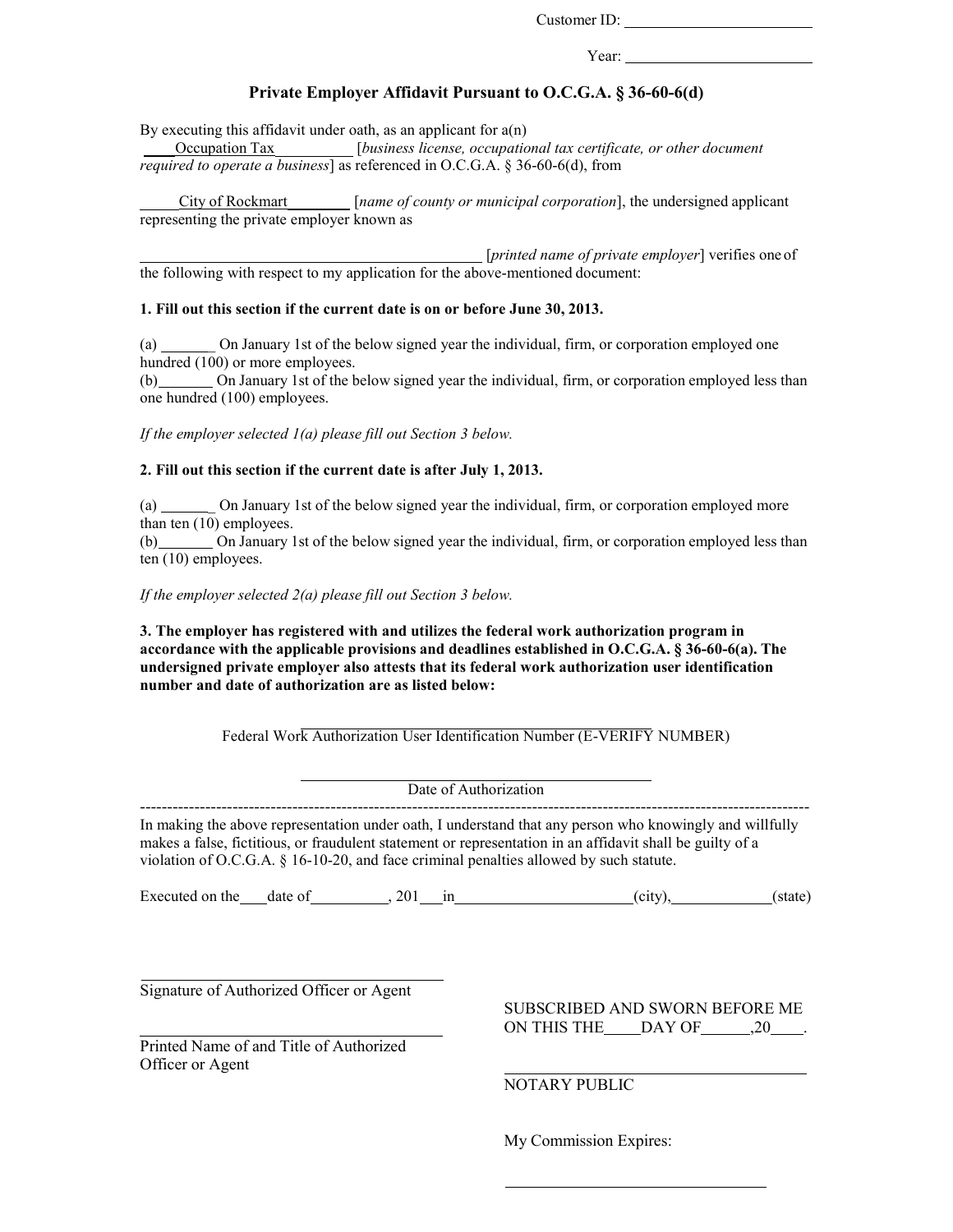Customer ID:

Year:

# City of Rockmart Affidavit for Public Benefit Application

By executing this affidavit under oath, as an applicant for a City of Rockmart, Georgia Business License or Occupation Tax Certificate, Alcohol License or other public benefit as referenced in O.C.G.A. Section 50-36-1, I am stating the following with respect to my application for a City of Rockmart, Business License or Georgia Occupational Tax Certificate, Alcohol License, or other public benefit (circle one) for

. (Name of natural person applying on behalf of individual, business, corporation, partnership, or other private entity)

1. I am a United States citizen

### **OR**

2. I am a legal permanent resident 18 years of age or older or I am an otherwise qualified alien or non-immigrant under the Federal Immigration and nationality Act 18 years of age or older and lawfully present in the United States.\*

In making the above representation under oath, I understand that any person who knowingly and willfully makes a false, fictitious, or fraudulent statement or representation in an affidavit shall be guilty of a violation of Code Section 16-10-20 of the Official Code of Georgia.

|                                                      | Signature of Applicant | Date                                       |  |
|------------------------------------------------------|------------------------|--------------------------------------------|--|
|                                                      | <b>Printed Name:</b>   |                                            |  |
| <b>SUBSCRIBED AND SWORN</b><br>BEFORE ME ON THIS THE |                        |                                            |  |
| DAY OF<br>.20                                        | *                      |                                            |  |
|                                                      |                        | Alien Registration number for non-citizens |  |

Notary Public My Commission Expires:

\*Note: O.C.G.A. § 50-36-1(e)(2) requires that aliens under the federal Immigration and Nationality Act, Title 8 U.S.C., as amended, provide their alien registration number. Because legal permanent residents are included in the federal definition of "alien", legal permanent residents must also provide their alien registration number. Qualified aliens that do no have an alien registration number may supply another identifying number below: